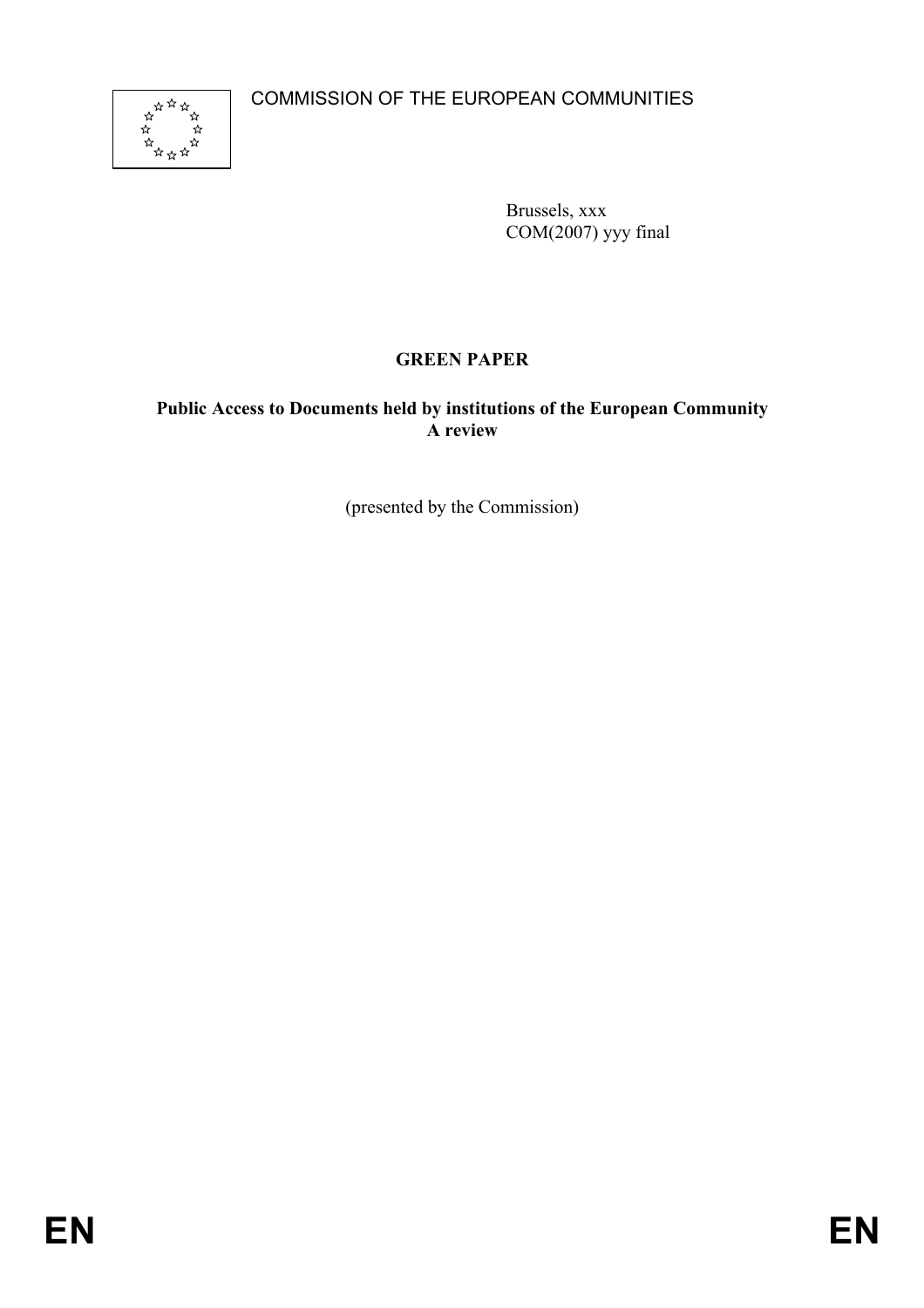### **GREEN PAPER**

#### **Public Access to Documents held by institutions of the European Community A review**

#### **INTRODUCTION**

During the last fifteen years, the institutions of the European Union have gradually become more open to the public. The principle of openness was introduced by the Treaty of Maastricht in 1991, with a view to strengthen the democratic nature of the institutions. The Council and the Commission subsequently adopted a Code of Conduct on public access to their documents as an additional and essential part of their information and communication policy.. In 1996, the public right of access was enshrined in Article 255 of the Treaty establishing the European Community, as amended by the Treaty of Amsterdam. Regulation (EC) No  $1049/2001<sup>1</sup>$  gives effect to the right of citizens to obtain documents of the European Parliament, the Council and the Commission.

The Regulation, which became applicable on 3 December 2001, has led to a steep and sustained increase in requests for access to documents, as the annual reports published by the three institutions show<sup>2</sup>. In January 2004 the Commission published a report on the implementation of the Regulation, which provided a first overview of how the EU's regime for public access to documents works in practice<sup>3</sup>. It appeared that the number of access requests was increasing with around 50% every year. Since on average two thirds of requests were granted, the Regulation had opened to the public a considerable amount of previously unpublished documents. On the other hand, the exceptions set out in the Regulation provided adequate protection for legitimate interests. Even if the implementation of the Regulation put a burden on the institutions, the overall conclusion was that it had worked remarkably well. Therefore, the Commission considered that there was no need to amend the Regulation in the short term, but that improvements could be achieved without changing the legislation.

Three years have passed since this first evaluation, during which more experience has been gained, a body of case law has developed and a number of complaints have been settled by the European Ombudsman. Furthermore, the European Parliament and the Council have adopted a new Regulation applying the Convention of  $\text{Arhus}^4$ 

1 OJ L 145 of 31.5.2001, page 43

2 these reports are available on the following websites: Parliament: http://www.europarl.europa.eu/register/pdf/FINAL\_605496\_1\_EN.pdf Council: http://www.consilium.europa.eu/cms3\_fo/showPage.asp?id=305&lang=EN&mode=g

<u>.</u>

Commission: http://ec.europa.eu/transparency/access\_documents/index\_en.htm COM(2004) 45 Report from the Commission on the implementation of the principles in EC Regulation No 1049/2001 regarding public access to European Parliament, Council and Commission documents 4

Convention on Access to Information, public Participation in Decision-making and Access to Justice in environmental Matters, done at Århus, Denmark, on 25 June 1998 Regulation (EC) No 1367/2006 of the European Parliament and of the Council of 6 September 2006 on the application of the provisions of the Århus Convention to Community institutions and bodies, OJ L 264 of 25.9.2006, page 13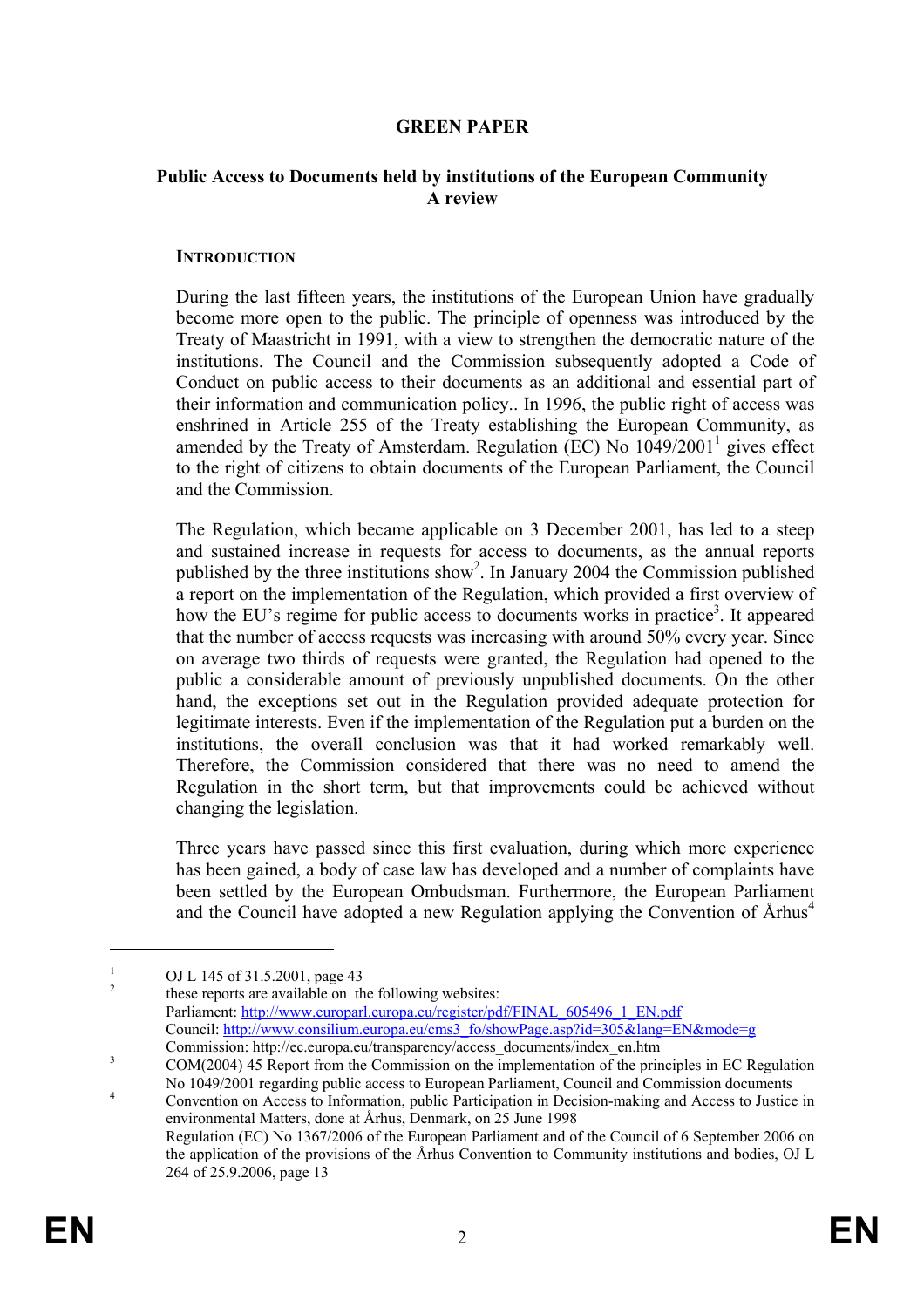to the institutions and bodies of the European Community, which will have an impact on access to documents containing environmental information.

For these reasons, the time seems right to assess whether the Regulation needs to be amended. Therefore, when the Commission decided, on 9 November 2005, to launch a "European Transparency Initiative"<sup>5</sup>, it included a review of Regulation 1049/2001 as part of this drive to create more openness. In a Resolution adopted on 4 April 2006, the European Parliament called on the Commission to come forward with proposals for amending the Regulation<sup>6</sup>.

The right of access to documents is one aspect of a policy on openness and the Regulation must be seen against the background of the information and communication policy of the institutions. In this context, the new policy of open meetings in Council is of particular significance.

In the present consultation document, the Commission first takes stock of the existing rules governing the public right of access to documents and their implementation, then outlines some options for improving the legislation and practical measures aimed at offering better access to documents of the institutions.

The public is invited to comment on the regime for obtaining access to documents of the European institutions and also to react to the options set out in this Paper. Through the questionnaire, the Commission is seeking the views of citizens, including civil society organisations, economic operators, public authorities and other organisations with an interest in European affairs.

The public consultation starts with the publication of this Green Paper and will last for three months. The Commission intends to analyse carefully the responses received, and will publish a report summarising the outcome of this public consultation and outlining follow-up action. On the basis of this report, the Commission will submit proposals for amending Regulation 1049/2001.

The expected time schedule is as follows:

- Public consultation: • Report on the outcome: from mid April to mid July 2007 September 2007
- Proposals for amending the Regulation: October 2007.

<u>.</u>

<sup>5</sup> Minutes of the Commission's meeting No 1721 of 9 November 2005, item 6; see also documents SEC(2005) 1300 and SEC(2005) 1301

P6\_A(2006) 052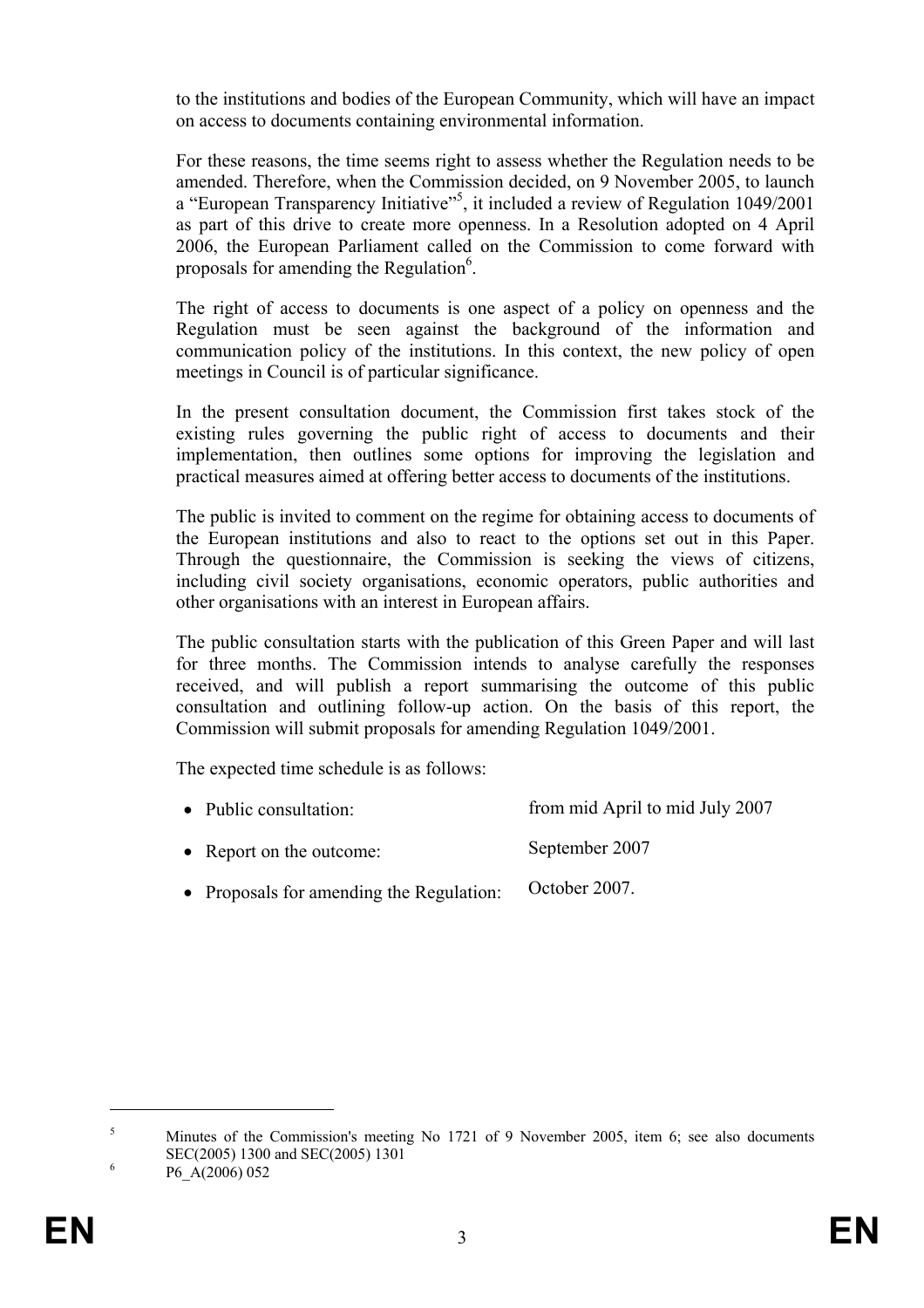### **PART ONE : APPLICATION OF THE EXISTING RULES ON PUBLIC ACCESS**

#### **1. THE IMPLEMENTATION OF THE REGULATION**

Statistics show that, overall, the Council and the Commission grant two out of three applications for access. Parliament grants more than 80 per cent of the requests it receives, largely on account of the public nature of its proceedings.

There has been a steady increase in the number of initial access requests submitted to the Parliament and the Commission. The number of requests submitted to the Council remains stable, largely due to the increasing number of documents made directly available on the Council's register. On the other hand the number of confirmatory requests (i.e. applications asking the institution to reconsider a refusal to grant access) remains more or less stable<sup>7</sup>. Globally, only 4% of all initial requests submitted to the three institutions lead to confirmatory requests. Applications to the Court and complaints to the European Ombudsman represent only a very small margin of the total number of requests handled.

Against this background, the report on the implementation of the Regulation, published on 30 January 2004 concluded that the rules on public access had worked in a very satisfactory way. Recent experience tends to confirm the findings of this report, in particular as concerns access in relation to legislative procedures and the expansion of proactive information provision by the institutions. . However, there is scope for greater clarity as concerns the application of the general right of access when applied simultaneously with balancing interests arising in relation to caserelated work, such as data protection or specific rights of access.

#### **1.1. Beneficiaries and types of documents requested**

- Even if more and more citizens use their right of access, most requests are submitted by specialists in EU affairs: economic operators, law firms, NGOs and the academic world.
- The main areas of interest are <u>competition cases</u><sup>8</sup>, taxation, the internal market, the environment, public procurement (Commission) and Justice and Security (Council).
- Applications submitted to the Commission often relate to complete specific files or to "all documents" on a given subject, requiring the analysis of a large number of documents.

<sup>7</sup> The number of confirmatory requests submitted to Parliament has risen from 1 to 10 between 2004 and  $\frac{2005}{120}$ 

 <sup>13%</sup> of requests handled by the Commission concern competition policy and relate mostly to state aid cases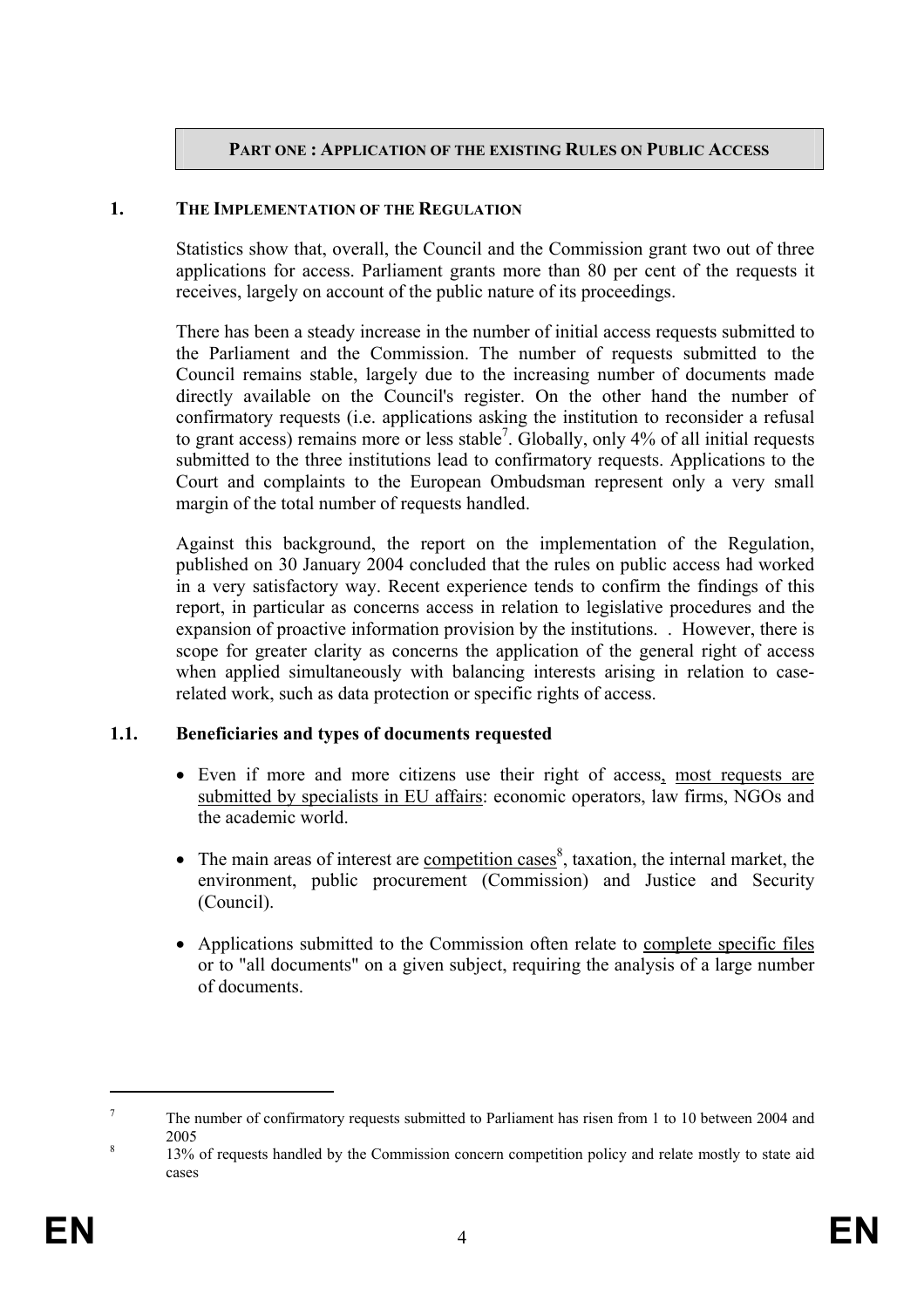• Many access requests, in particular among those submitted to the Commission, are related to litigation; some applicants request access to material that can be useful for lodging complaints or bringing proceedings before a court of law.

### **1.2. Limitations on the right of access**

Some exceptions are invoked in a limited number of cases. The exceptions most frequently relied on are:

| the decision-making process                                                                                                                                                  | Council<br>Commission    |
|------------------------------------------------------------------------------------------------------------------------------------------------------------------------------|--------------------------|
| inspections and investigations (e.g. infringements, cartels, merger controls, Commission<br>State aids, trade defence cases, investigation by the anti-fraud office<br>OLAF) |                          |
| the interests of third parties involved in an administrative procedure<br>(commercial interests, data protection)                                                            | Commission<br>Parliament |

### **1.3. Public access and data protection**

The right of access to documents and the right of individuals with regard to protection of their personal data are both rooted in the EC Treaty (Articles 255 and 286 respectively). They have been implemented through two Regulations: No  $45/2001$  on data protection<sup>9</sup> and No  $1049/2001$  on public access to documents. However, the two rights may collide when access is requested specifically to information relating to an individual. The European Data Protection Supervisor has addressed this issue in a background paper, providing useful practical guidance for handling such requests<sup>10</sup>. Three cases concerning refusal by the Commission to disclose personal data are currently pending before the Court of First Instance<sup>11</sup>. Two other pending cases address the data protection issue amongst others<sup>12</sup>.

### **1.4. General and specific rights of access**

The purpose of Regulation 1049/2001 is to grant the public the widest possible access to documents held by the Community institutions.

Specific rules grant parties involved in a particular procedure a privileged right of access to relevant documents which cannot be disclosed to the public. Under these rules, access is often subject to particular conditions and procedures, which together deliver a delicate balance between the rights of the defence and the need to protect the effectiveness of procedures.

<sup>9</sup> Regulation (EC) No 45/2001 of the European Parliament and of the Council of 18 December 2000 on the protection of individuals with regard to the processing of personal data by the Community institutions and bodies and on the free movement of such data, OJ L 8 of 12.1.2001<br>
"Public Access to Documents and Data Protection", Background Paper Series, July 2005, No 1<br>
Case T-194/04, *The Bavarian Lager Company Ltd* 

Case T-161/04, *Valero Jordana v Commission*. 12 Cases T-121/05 and T-166/05, *Borax Europe Ltd. v Commission*.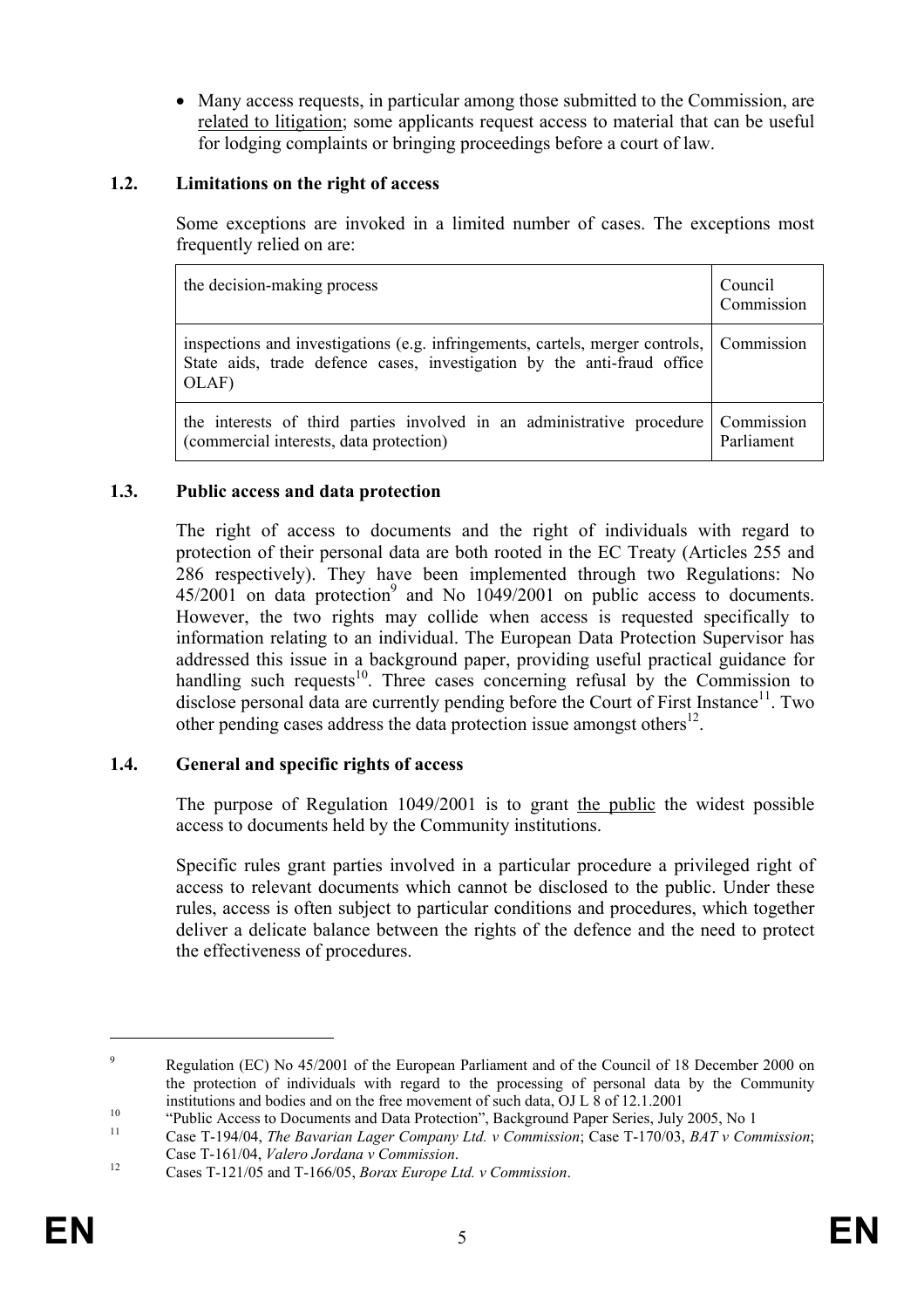The relation between public access and privileged access might need to be clarified in order to avoid inconsistencies.

### **1.5. Active provision of information**

Public registers enable citizens to identify documents that might be of interest to them and to effectively exercise their right of access. Where documents can be made accessible to the public, the institutions make them directly available on the Internet.

There is room for improvement as regards:

- the scope of the registers, in particular those of the Commission;
- the number of documents or the amount of information made directly accessible to the public;
- the user-friendliness of the electronic information systems.

Parliament, the Council and the Commission have already started looking at ways of improving the dissemination of information through the Internet. Such improvements can be achieved without amending the legislation.

### **2. THE CASE LAW ON REGULATION 1049/2001**

Even if the number of cases brought before the Court of First Instance is very limited as compared to the number of access requests, the Court has, in a series of recent judgments, clarified some provisions of the Regulation and in particular the scope of some of the exceptions to the right of access. This has contributed significantly to improve the implementation of the existing rules. Incorporating settled case law in a new legal text would provide more legal clarity for citizens and better guidance for the institutions when handling access requests.

### **2.1. General characteristics of the Regulation**

The Court of First Instance has clearly stated that the purpose of the Regulation is to ensure that every person has access to public documents. The specific interest of a person in obtaining access to a document, e.g. for the purpose of defending a position in litigation, is not relevant with regard to the decision whether or not to disclose the document when the institution applies the mandatory exceptions under Article 4(1) (a) or when a Member State opposes disclosure in accordance with Article  $4(5)^{13}$ . In a recent judgment, the Court of First Instance has ruled that it follows from Article 6(1) of the Regulation, whereby an applicant is not obliged to state reasons for the application, that a request for access must be handled regardless of the person who made the application $14$ . In the same judgment, the Court has stated that an applicant's right of defence in a case is of a private nature. Therefore, it cannot constitute an overriding public interest in disclosure of a document<sup>15</sup>.

<sup>13</sup> Judgment of the Court of First Instance of 26 April 2005, joined cases T-110/03, T-150/03 and T-405/03, *J.M. Sisón v Council*, confirmed by judgment of the Court of Justice of 1 February 2007, case C-266/05 P; Order of the Court of First Instance of 15 June 2005, case T-98/04, *Società imballaggi* 

*metallici Salerno Srl (SIMSA) v Commission* 14 Judgment of the Court of First Instance of 6 July 2006, joined cases T-391/03 and T-70/04, *Franchet and Byk v Commission*, at paragraph 82<br><sup>15</sup> same judgment, at paragraphs 136-139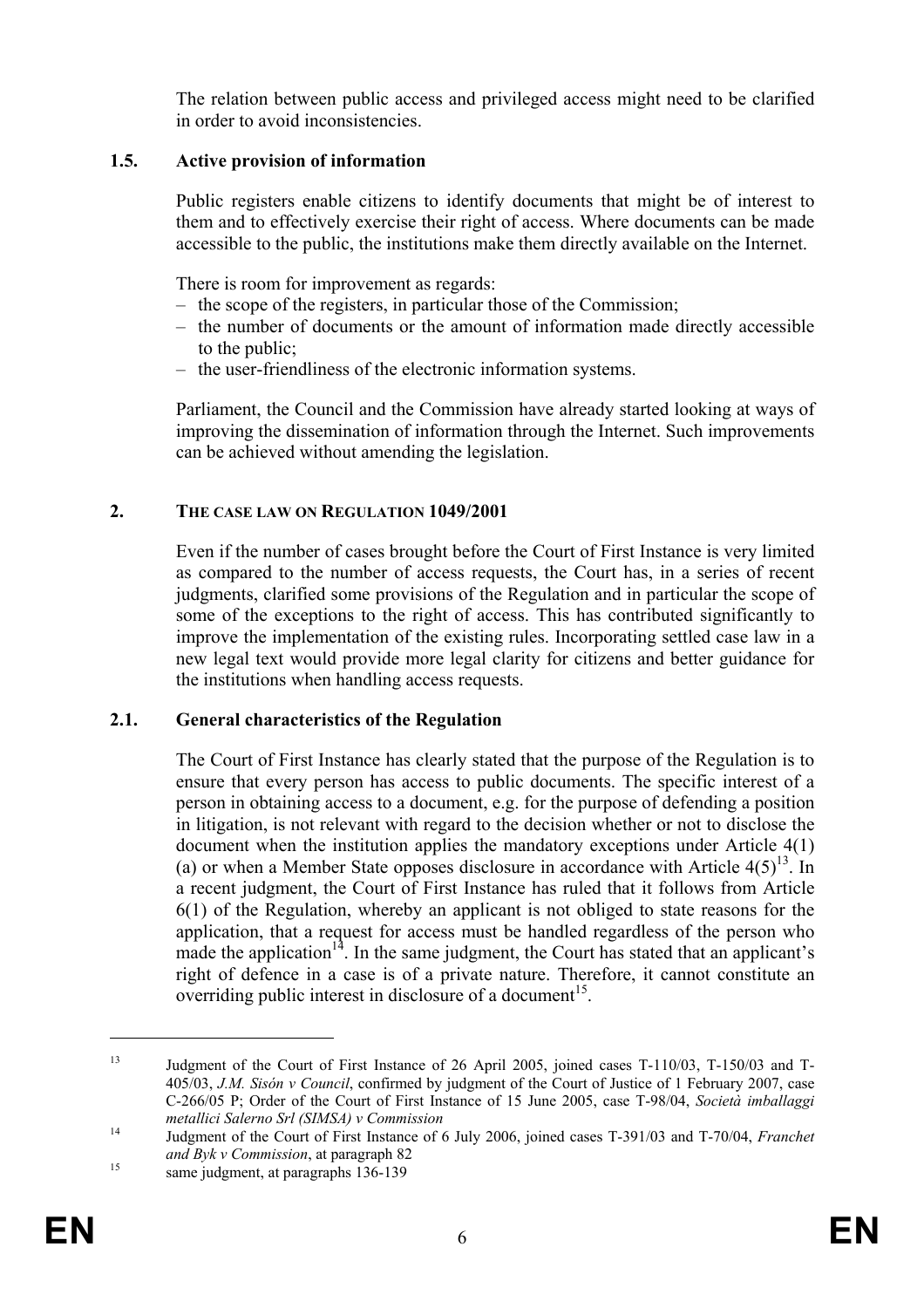### **2.2. Procedural issues**

#### *2.2.1. The need to carry out a concrete analysis of the documents to which access is requested*

The refusal to grant access to documents must, in principle, be based on a concrete analysis of their content in order to assess the extent to which an exception to the right of access is applicable and the possibility of granting partial access. However, such an examination may not be necessary where, due to the particular circumstances of the individual case, it is obvious that access must be refused or, on the contrary, granted $16$ .

#### *2.2.2. The handling of voluminous requests*

According to the case law mentioned in the previous paragraph, the mere fact that an application for access concerns a large number of documents does not relieve the institutions of the obligation to carry out a concrete examination of the documents. In the same judgment, the Court indicated that in exceptional cases, where the administrative burden entailed by a concrete and individual examination of the documents would exceed what may reasonably be required, a derogation to the obligation to examine the documents may be permissible. However, the institutions must investigate all other conceivable options in order to limit their workload, while granting at least part of the applicant's request $17$ .

### **2.3. Clarification of exceptions**

### *2.3.1. The protection of legal advice - Article 4(2) 2nd indent*

The Court of First Instance has established that the exception aimed at protecting "legal advice", set out in Article 4(2), second indent of the Regulation, applies to any legal advice given by the Legal Service of the institutions and is not limited to advice given in the course of litigation. However, as is the case with other documents relating to interests protected, refusal to disclose a document containing a legal opinion must be based on a concrete and individual examination<sup>18</sup>. An appeal to the Court of Justice against this judgment is pending.

# *2.3.2. The protection of investigations – Article 4(2) 3rd indent*

The Court of First Instance has clarified the fact that certain types of documents relating to pending investigations are covered by the purpose of these investigations. With regard to infringement proceedings, the Court held that Member States are entitled to expect the Commission to guarantee confidentiality during investigations which might lead to infringement proceedings. This requirement of confidentiality remains even after the matter has been brought before the Court of justice $19$ .

<sup>16</sup> Judgment of the Court of First Instance of 13 April 2005, case T-2/03, *Verein für* 

*Konsumenteninformation v Commission*<br>
<sup>17</sup> *idem* Judgment of 23 November 2004, case T-84/03, *Maurizio Turco v Council*<br>
<sup>19</sup> Case T-191/99, *David Petrie a.o. v Commission*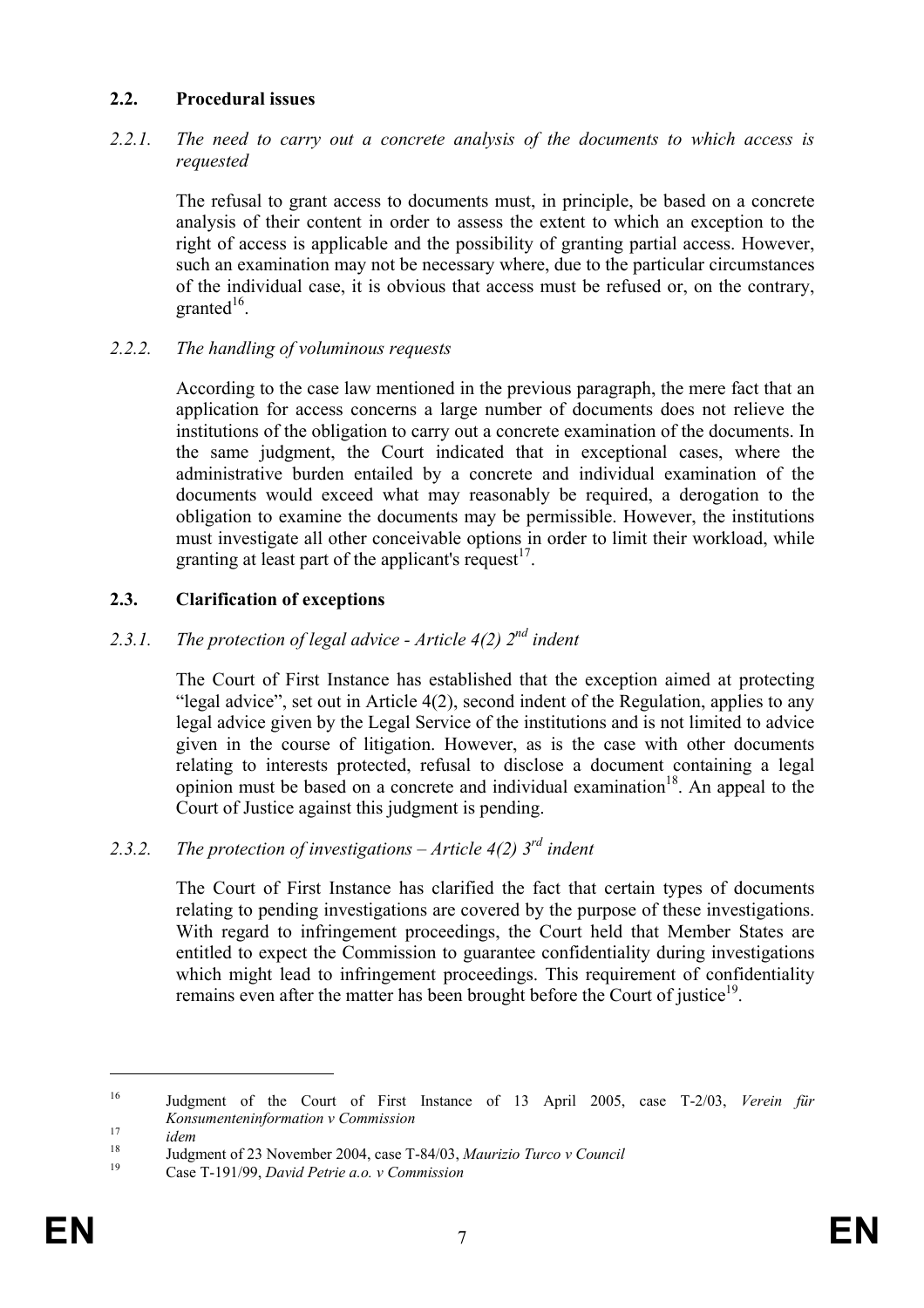More recently, the Court of First Instance indicated that acts of investigation or inspection may remain covered by the exception based on the protection of inspections, investigations and audits as long as the investigations or inspections continue, even if the particular investigation or inspection which gave rise to the report to which access is sought is completed. However, the possibility to grant access to such documents may not depend on an uncertain, future and possibly  $distance$   $\frac{1}{20}$ . The concrete application of these principles might require clarification.

*2.3.3. The ability of Member States to oppose disclosure of documents originating from them - Article 4(5) of the Regulation* 

Declaration No 35 attached to the Final Act of the Treaty of Amsterdam provides that a Member State may request the Commission or the Council not to communicate to third parties a document originating from that State without its prior agreement. This Declaration is reflected in Article 4(5) of the Regulation. The Court of First Instance held that, where the originating Member State has requested that a document not be disclosed, the application for access to that document is governed by the relevant national provisions and not by the Regulation<sup>21</sup>. In accordance with this case law, institutions will always consult the authorities of the Member State when they receive a request for access to a document originating from that Member State. It should be noted, however, that the judgment in case T-168/02, Internationaler Tierschutz-Fonds GmbH v Commission, is under appeal to the Court of Justice.

### *2.3.4. The relation between the Regulation and specific rules on confidentiality*

In two judgments the Court of First Instance has ruled that the secrecy of the proceedings of selection boards, set out in Article 6 of Annex III to the Staff Regulations, is to be considered as a *lex specialis* derogating from the general rules on access to documents<sup>22</sup>. So far, this reasoning has not been extended to other areas, where specific rules on confidentiality exist. Furthermore, the secrecy of proceedings of a body does not mean that the documents established or considered by this body are covered by the same secrecy. However, there is a need for clarification of the relationship between the general regime for public access to documents and specific rules set out by the Community legislator in order to ensure the operational effectiveness of certain information gathering powers which are essential to the proceedings at issue.

#### *2.3.5. Transparency and the obligation of professional secrecy*

The principle of transparency established by Article 255 of the EC Treaty is balanced by the obligation of professional secrecy laid down in Article 287, which is explicitly mentioned in various acts of secondary legislation. It is of particular importance in

<u>.</u>

<sup>20</sup> Joined cases T-391/03 and T-70/04, *Franchet and Byk v Commission* 21 Judgment of the Court of First Instance of 30 November 2004, case T-168/02, *Internationaler Tierschutz-Fonds GmbH v Commission*; see also judgments of the Court of First Instance in cases T-76/02, *Mara Messina v Commission* and T-87/03, *Scippacercola v Commission* 22 Judgments of 5 April 2005 in case T-376/03, *Hendrickx v Council* and of 14 July 2005 in case T-

<sup>371/03,</sup> *Le Voci v Council*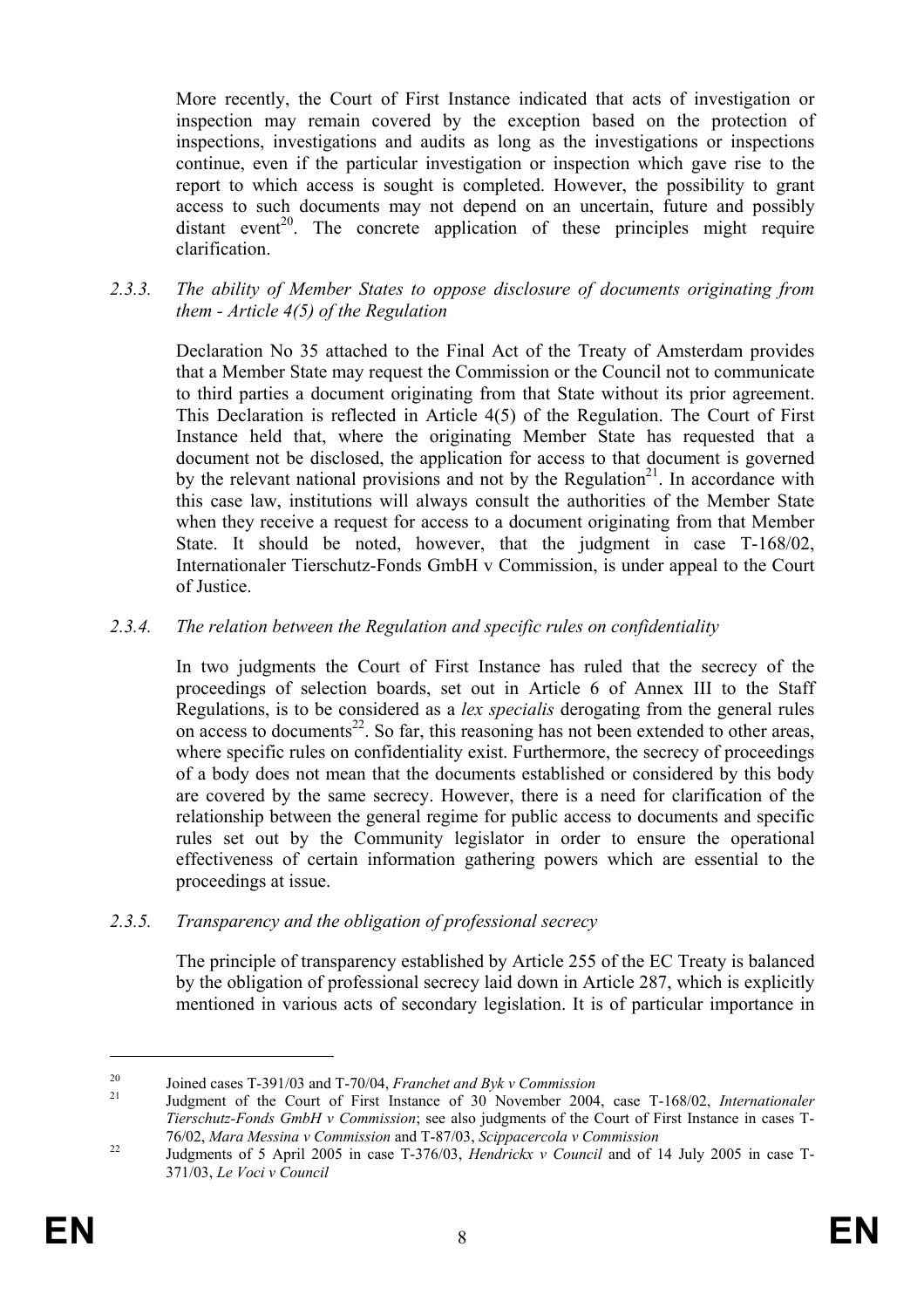competition policy, where the Commission holds information supplied by or obtained from undertakings, but also in trade defence cases<sup>23</sup> and in public procurement. Article 28 of Regulation 1/2003 stipulates that information collected through inspections and investigations or received further to a request for information must be used only for the purpose for which it was acquired and that no information of the kind covered by the obligation of professional secrecy should be disclosed. Whilst neither Article 287 EC Treaty nor Article 28 of Regulation 1/2003 explicitly indicates what type of information is covered by this obligation, the Court of First Instance has already clarified the concept of 'business secrets', stating that this concerns information of which not only disclosure to the public but also mere transmission to a person other than the one who provided the information may seriously harm the latter's interests<sup>24</sup>. However, the obligation of professional secrecy may prevent disclosure to the public of information which does not require the special protection afforded to business secrets. These issues might merit further clarification.

#### **3. FURTHER DEVELOPMENTS**

#### **3.1. Application of the Århus Convention to Community institutions and bodies**

On 6 September 2006, Parliament and the Council adopted Regulation 1367/2006 on the application of the provisions of the Århus Convention on Access to Information, Public Participation in Decision-making and Access to Justice in Environmental Matters to Community institutions and bodies<sup>25</sup>. The Regulation will apply from 28 June 2007.

This new Regulation covers various aspects of citizens' involvement in environmental policy:

- access to information on request
- active dissemination of information
- consultation on plans and programmes
- the right to request an administrative review of a decision or of a failure to decide.

In the context of this Paper, only the provisions regarding access to information on request must be considered.

Regulation 1049/2001 lays down a general regime for access to documents. Due to the legal base being Article 255 EC Treaty, Regulation 1049/2001 applies only to Parliament, the Council and the Commission and, by extension, to the Community Agencies. On the other hand, the provisions of Regulation 1367/2006 regarding access to environmental information apply to all Community institutions and bodies. There will be a certain degree of overlap between Regulation 1049/2001, the new Regulation 1367/2006 and voluntary rules on access adopted by other institutions

<sup>23</sup> see Article 19 of Regulation (EC) No 384/96, Article 29 of Regulation (EC) No 2026/97 and Article 9

of Regulation (EC) No 3285/94<br>
Case T-353/94, *Postbank v Commission*, [1996] ECR II-921, paragraph 87<br>
OJ L 264 of 25.9.2006, p. 13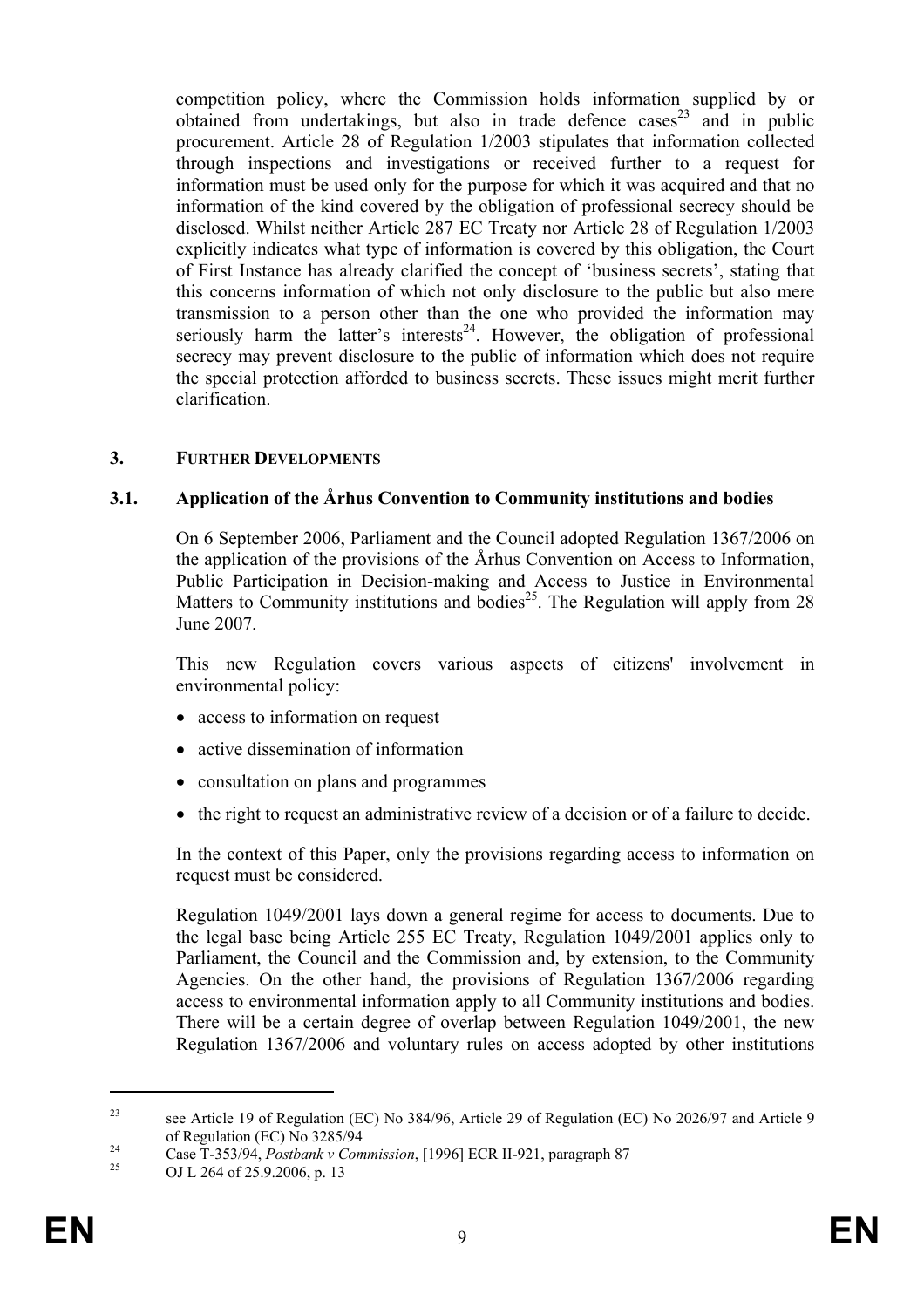and bodies. It should also be noted that the exceptions to the right of access laid down in both Regulations do not completely coincide.

As regards the scope and beneficiaries, the situation may be represented as follows:

|                                                         |                                                                                                                                                                    | Scope and beneficiaries            |                                      |
|---------------------------------------------------------|--------------------------------------------------------------------------------------------------------------------------------------------------------------------|------------------------------------|--------------------------------------|
| Legal<br>framework                                      | Institutions and bodies covered                                                                                                                                    | EU<br>citizens<br>and<br>residents | Any natural or<br>legal person       |
| Regulations<br>$1049/2001 +$<br>1367/2006               | Parliament<br>Council<br>Commission<br>Agencies                                                                                                                    |                                    | Any document                         |
| Voluntary<br>rules<br>$^{+}$<br>Regulation<br>1367/2006 | Court of Auditors<br>European Central Bank<br>European Investment Bank<br>European Economic and Social Committee<br>Committee of the Regions<br>European Ombudsman | Any<br>document                    | Only<br>environmental<br>information |
| Regulation<br>1367/2006                                 | European Data Protection Supervisor<br>Court of Justice (except when acting in a<br>judicial capacity)                                                             | Only environmental<br>information  |                                      |

# **3.2. Transparency of Council meetings**

The European Council, at its meeting on 15 and 16 June 2006, underlined the importance of enabling citizens to get first-hand insight into EU activities, notably through further increasing transparency. On 15 September 2006, the Council amended its rules of procedure in order to implement this new policy. Under the new measures, the Council's public deliberations and debates will be broadcast on the Internet in all the official EU languages. Openness of Council meetings goes beyond the scope of Article 255 EC Treaty and Regulation 1049/2001. However, the fact that meetings are held in public will have an impact on disclosure of documents being considered at such meetings.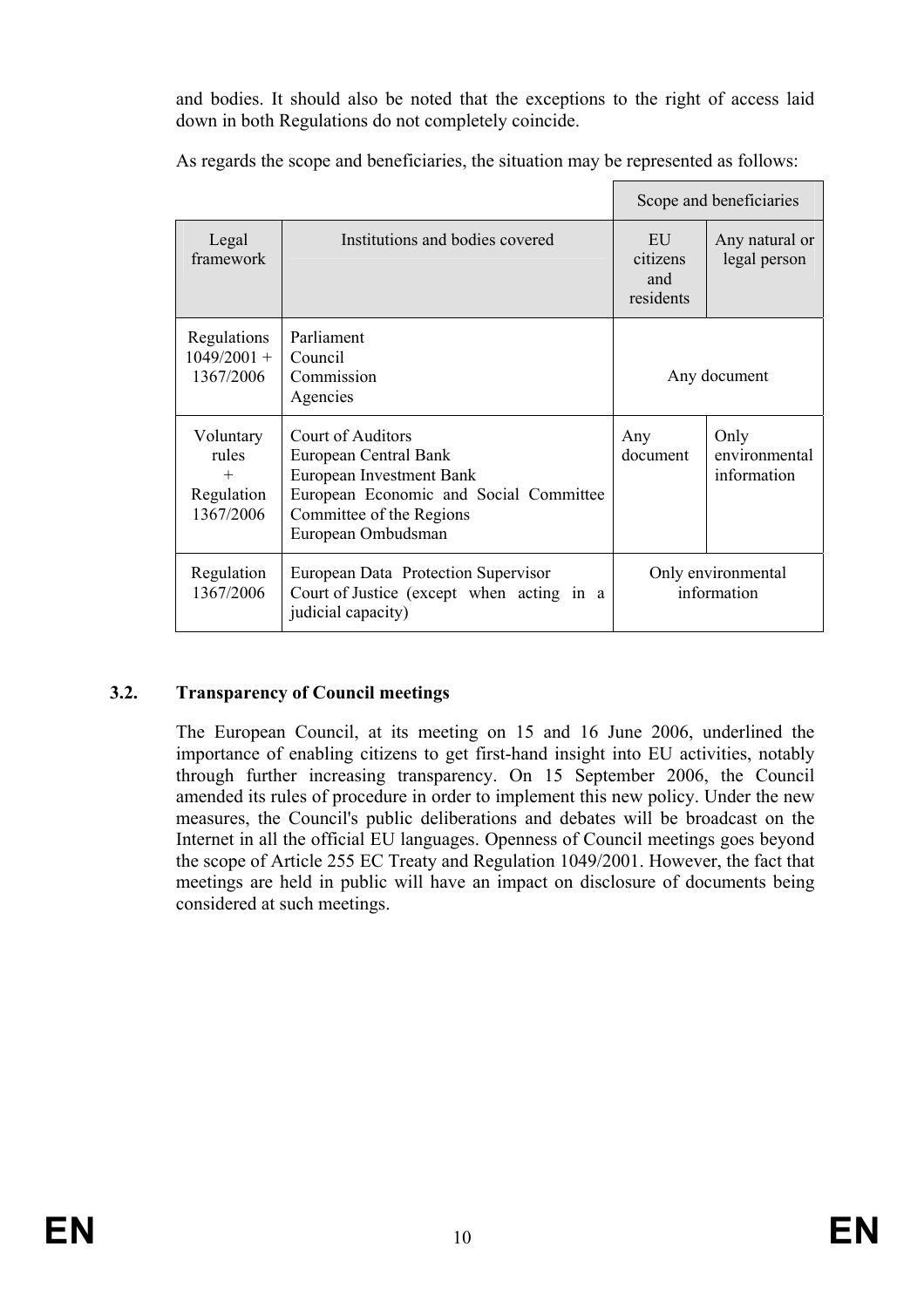### **PART TWO : OPTIONS FOR IMPROVING THE ACCESS RULES**

#### **4. OVERALL ASSESSMENT**

Taking into account the experience gained with the implementation of Regulation 1049/2001, the case law of the Court of First Instance and of the Court of Justice and also the recent developments with regard to transparency in the European institutions, it is appropriate to consider amendments to the regime for public access to documents, with a view to:

- improving access to registers and direct access to documents.
- better informing the public at large on the activities of the European institutions;
- clarifying the legal framework;
- striking the right balance between the public's right to know and the protection of legitimate public and private interests.

### **5. A MORE ACTIVE DISSEMINATION POLICY**

### **5.1. Transparency in the legislative process**

The main purpose of laws on freedom of information is to enable citizens to participate more closely in democratic decision-making. Therefore, the first priority with regard to the implementation of Regulation 1049/2001 has been to make the legislative process of the EU institutions more transparent and more easily accessible to the general public. The public registers of the three institutions contain mainly references to documents established and exchanged between institutions in the framework of EU lawmaking. Many of these documents are accessible with their full text. This practice is consistent with Article 12 of Regulation 1049/2001, which stipulates that the institutions "shall, as far as possible, make documents directly accessible to the public", in particular "legislative documents".

Since the definition of "legislative documents" in Article 12 of the Regulation lacks precision, the Regulation could be amended in order to define which types of documents are part of the legislative process and should in principle be directly accessible in full and at which stage of the procedure. It is already foreseen that the EUR-LEX site will cover more preparatory legislative documents.

On the other hand, the information which is available is not always easily accessible to citizens. Parliament, the Council and the Commission are currently looking at ways of providing easier access to legislative documents.

#### **5.2. Active dissemination in other areas**

The institutions disseminate large amounts of information on their websites. Press releases, which explain complex or technical issues in plain language, are valuable sources of information for the general public.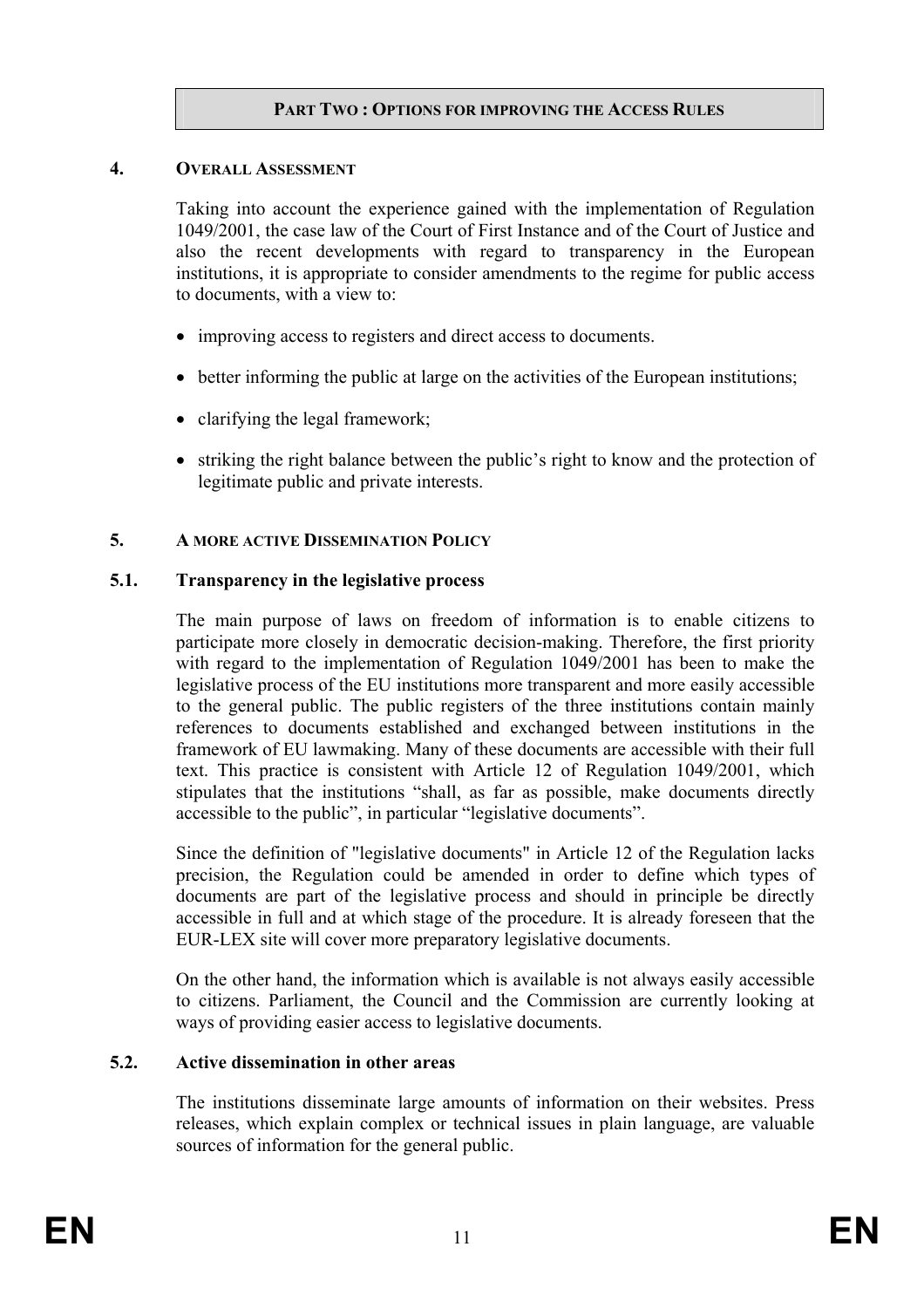This dissemination is largely voluntary. However, the new Regulation applying the Århus Convention to the EC institutions and bodies contains provisions regarding active dissemination of environmental information<sup>26</sup>.

The institutions could develop a more systematic policy of making documents directly accessible to the public in the most user-friendly way. This would require additional human and financial resources as regards the management of the workflow and of databases and websites. On the other hand, as the experience of the Council suggests, it could reduce the number of access requests or, at least, make the handling of requests less burdensome.

The main websites operated by the institutions are:

EUR-LEX (EU Law): http://eur-lex.europa.eu/en/index.htm

Legislation in preparation: http://ec.europa.eu/prelex/apcnet.cfm?CL=en

EP legislative Observatory: http://www.europarl.europa.eu/oeil/

Register of European Parliament documents: http://www.europarl.europa.eu/registre/recherche/RechercheSimplifiee.cfm?langue= EN

Register of Council documents: http://www.consilium.europa.eu/cms3\_applications/showPage.asp?lang=en&id=549 &mode=g&name=

Register of Commission documents: http://ec.europa.eu/transparency/regdoc/registre.cfm?CL=en&testjs=1

Register on comitology: http://ec.europa.eu/transparency/regcomitology/registre.cfm?CL=en

<sup>1</sup> 

<sup>26</sup> Regulation 1367/2006, Article 4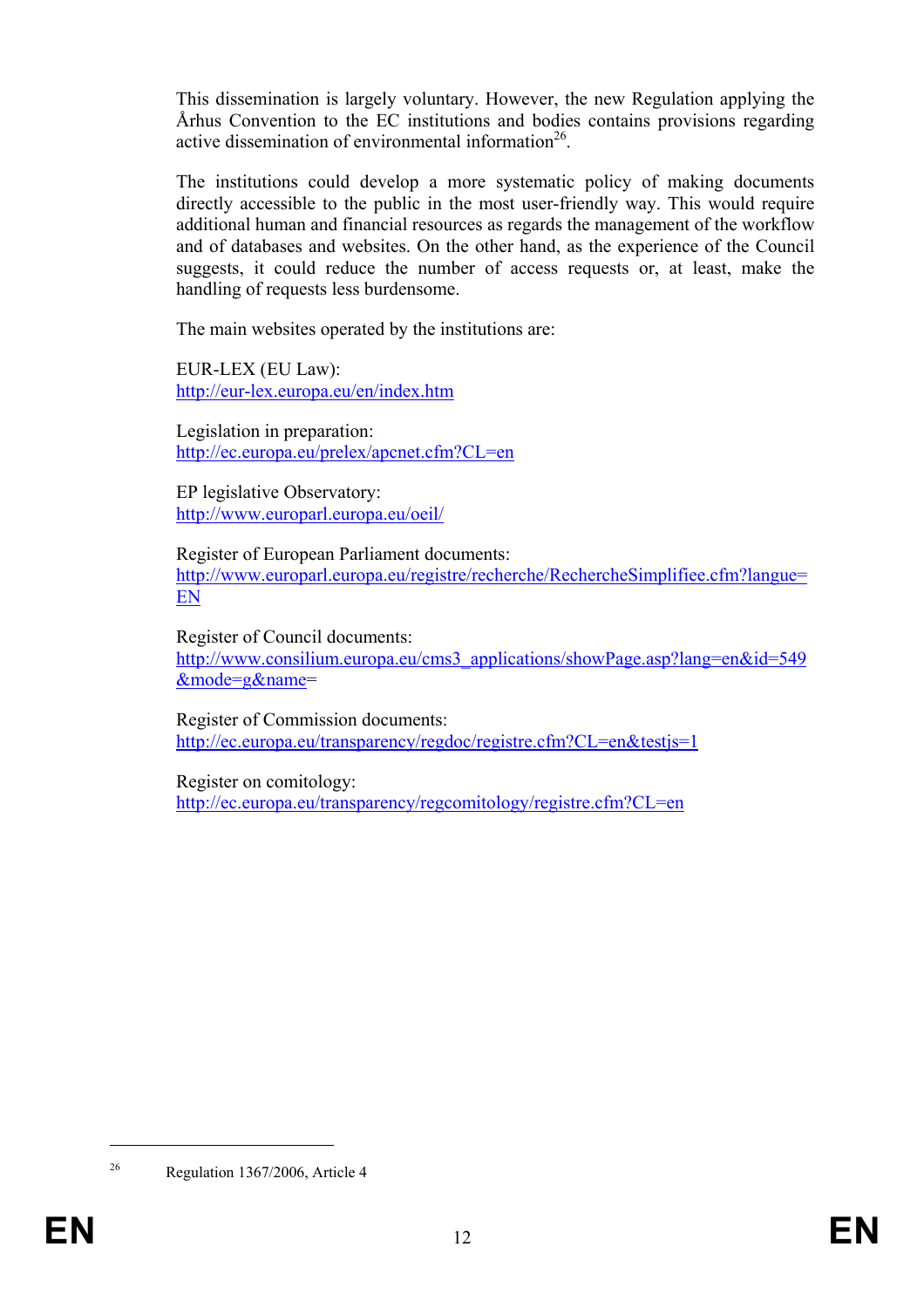| Would you qualify the information provided through registers<br><b>Question 1:</b><br>and on the websites of the institutions as |                                                            |  |  |  |
|----------------------------------------------------------------------------------------------------------------------------------|------------------------------------------------------------|--|--|--|
| $\mathbf{A}$                                                                                                                     | comprehensive and easy to access?                          |  |  |  |
| B                                                                                                                                | comprehensive but difficult to find?                       |  |  |  |
| $\mathbf C$                                                                                                                      | easy to access but insufficient as regards their coverage? |  |  |  |
| D                                                                                                                                | insufficient and difficult to access?                      |  |  |  |
|                                                                                                                                  |                                                            |  |  |  |
| Other comments regarding registers and websites:                                                                                 |                                                            |  |  |  |
|                                                                                                                                  |                                                            |  |  |  |
|                                                                                                                                  |                                                            |  |  |  |

| <b>Question 2:</b>        | Should more emphasis be put on promoting active dissemination<br>of information, possibly focussed on specific areas of particular<br>interest? |            |  |  |
|---------------------------|-------------------------------------------------------------------------------------------------------------------------------------------------|------------|--|--|
| <b>YES</b>                | NO.                                                                                                                                             | No opinion |  |  |
| Explanation and comments: |                                                                                                                                                 |            |  |  |

#### **6. INTEGRATING THE RULES ON ACCESS TO ENVIRONMENTAL INFORMATION INTO THE GENERAL SYSTEM OF ACCESS TO DOCUMENTS**

As mentioned in section 3.1, there are some differences between the Regulation and the Århus Convention. As regards access to information, the Convention contains specific provisions on active dissemination of environmental information, which go beyond the obligation to provide information on demand. The co-existence of Regulation 1049/2001 and Regulation 1367/2006 results in two largely convergent and coherent regimes, even if some differences remain which could lead to divergent interpretations.

These differences could be addressed, either by operating a specific regime governing the right of access to environmental information or by amending the provisions of Regulation 1049/2001 in order to clarify their full compatibility with those of Regulation 1367/2006, thus maintaining a single regime for access to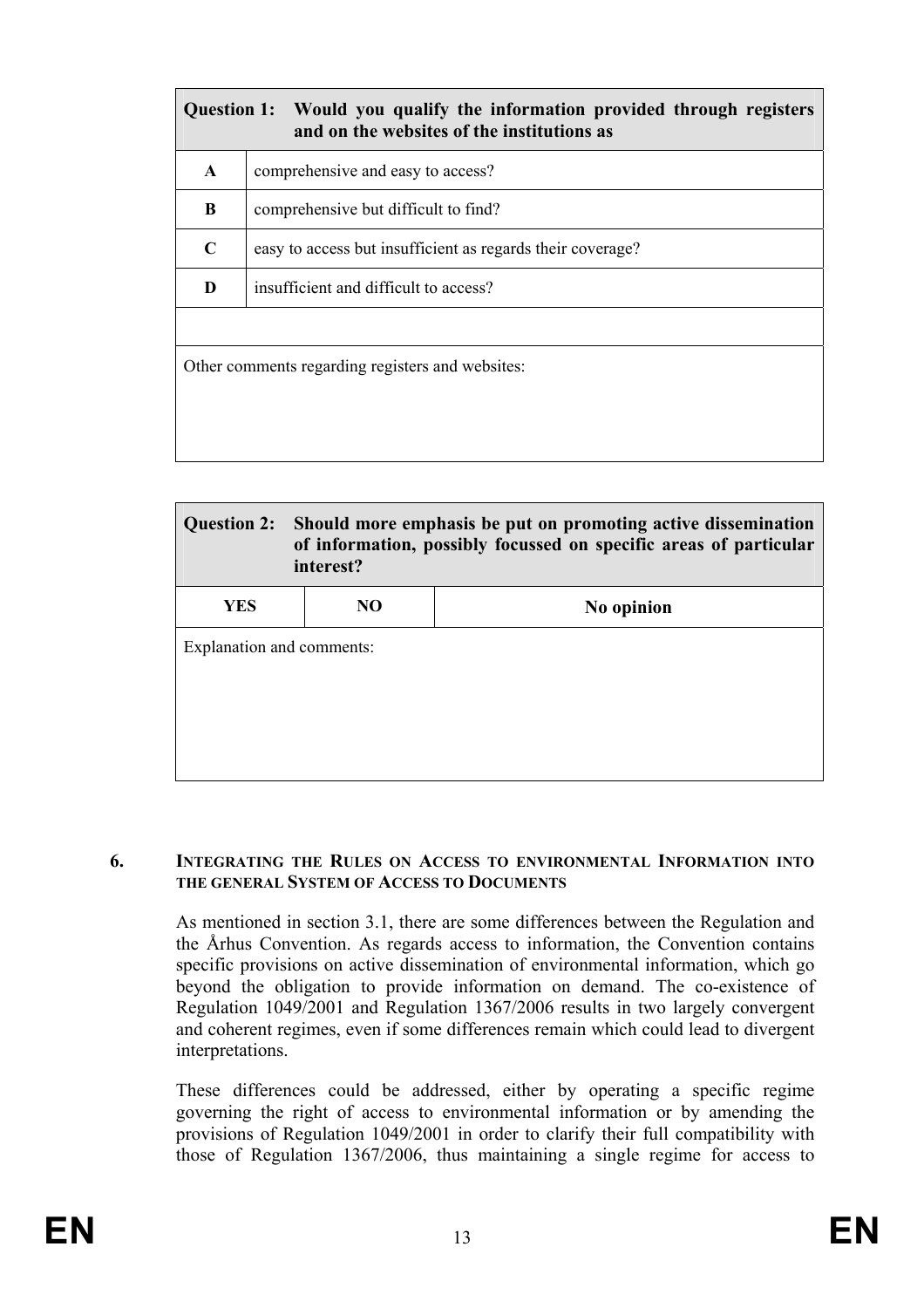environmental and other information held by Parliament, the Council and the Commission. The second option would create more legal clarity for the citizen, although different regimes will exist for other Community institutions and bodies.

In order to set up a single access regime, the system of exceptions to the right of access laid down in Regulation 1049/2001 should be revised. The following points should be considered.

- The public interest in disclosure and, in particular, the fact that the information requested relates to emissions into the environment should be taken into account when applying the exceptions.
- Where documents are covered by the exception aimed at protecting the financial. monetary or economic policy of the Community or of a Member State [Article 4(1) a, fourth indent of Regulation 1049/2001], the environmental information contained in such documents would nevertheless be disclosed.
- A specific exception would be added in order to protect the environment to which the requested information relates (such as breeding places of rare species).
- Since Member States are bound by the Århus Convention and by the Directive on access to environmental information<sup>27</sup>, it would be contrary to these provisions if they were to oppose disclosure of documents which they would have to disclose under national law. On the other hand, the Regulation must take into account Declaration No 35 to the Treaty of Amsterdam. Member States opposing disclosure by an institution of documents originating from them could be asked to give reasons for their position, based on exceptions, either under Regulation 1049/2001 or on the basis of their national legislation.

| Would a single set of rules for access to documents, including<br>Question 3:<br>environmental information provide more clarity for citizens? |    |            |  |  |
|-----------------------------------------------------------------------------------------------------------------------------------------------|----|------------|--|--|
| YES.                                                                                                                                          | NO | No opinion |  |  |
| Explanation and comments:                                                                                                                     |    |            |  |  |

<sup>27</sup> Directive 2003/4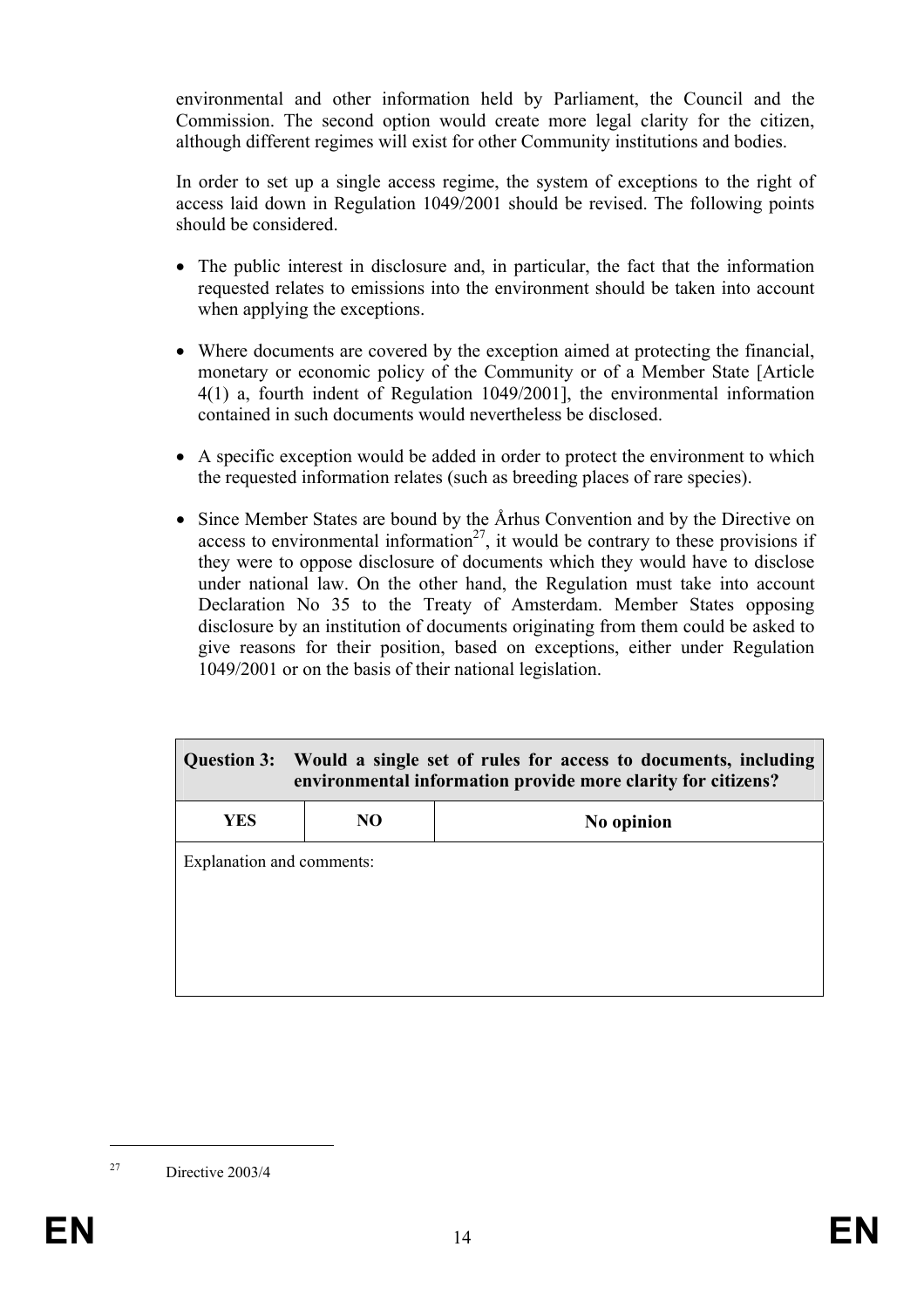### **7. BALANCING INTERESTS**

# **7.1. Public access and the protection of personal data**

It is advisable to await case law regarding the collision of these two rights<sup>28</sup> before outlining practical rules on the handling of requests for access to personal data. However, within the existing legal framework, the institutions could define criteria for the disclosure of personal data, based on the following principles:

- there is a public interest in disclosure of the personal data; this could be the case where persons are public office holders acting in an official capacity and the information to be disclosed relates only to the exercise of their official duties, unless there are specific reasons to protect their identity (e.g. investigators);
- it is obvious that the disclosure does not affect the person's privacy or integrity.

| Question 4: How should the exception laid down in Article 4(1) (b) of<br>Regulation 1049/2001 be clarified in order to ensure adequate<br>protection of personal data? |                                                                                                                                                                                                                                |  |  |
|------------------------------------------------------------------------------------------------------------------------------------------------------------------------|--------------------------------------------------------------------------------------------------------------------------------------------------------------------------------------------------------------------------------|--|--|
| $\mathbf{A}$                                                                                                                                                           | Granting partial access to documents, expunged for personal data, is a<br>satisfactory way of balancing transparency and the protection of personal data.                                                                      |  |  |
| B                                                                                                                                                                      | The disclosure of personal data should always be assessed under the criteria set<br>by the Regulation on the protection of individuals with regard to the processing<br>of personal data (Regulation 45/2001).                 |  |  |
| C                                                                                                                                                                      | There should be criteria for the disclosure of certain types of personal data in<br>Regulation 1049/2001, where the lawfulness of disclosure does not have to be<br>assessed on a case-by-case basis under Regulation 45/2001. |  |  |
|                                                                                                                                                                        | Explanation and comments:                                                                                                                                                                                                      |  |  |

# **7.2. Public access and commercial or economic interests**

The EC Treaty strikes a balance between the principle of transparency established by Article 255 and the obligation of professional secrecy laid down in Article 287, which concerns in particular information about undertakings, their business relations or cost components.

This balance between transparency and professional secrecy is especially relevant with regard to the Commission, which holds information provided by or obtained from private parties in the framework of investigations in State aid, anti-trust,

<sup>28</sup> see pending cases mentioned in footnotes 11 and 12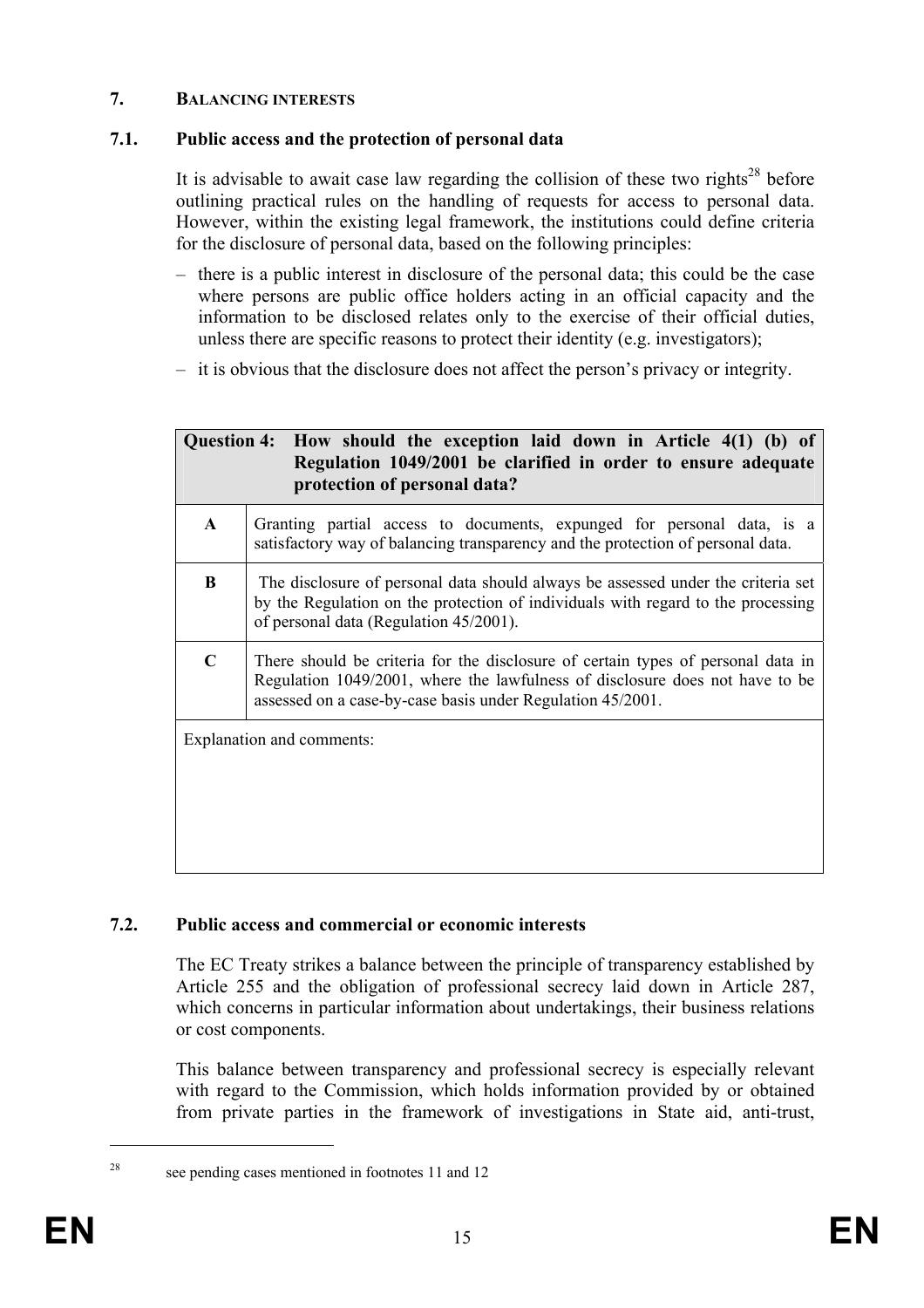merger, trade defence or anti-fraud cases, as well as in public procurement and grant award procedures. Appropriate protection of this information is crucial to the cooperation of the parties in these procedures, and hence the effectiveness of implementation of the Community policies concerned. Therefore the Community legislators have determined specific access rules in relation to such information. These rules need to be applied simultaneously with the Regulation and coherence between the two should be ensured.

In a judgment of 30 May  $2006^{29}$ , the Court of First Instance established criteria for defining the kind of information falling within the ambit of the obligation of professional secrecy. In accordance with this case law, the Regulation could provide that no access can be granted to documents containing information, known to a limited number of persons, the disclosure of which is liable to cause serious harm to legitimate interests of the person who has provided it or to third parties. These criteria deserve to be clarified in operational terms, bearing in mind the potential burden on the legal or natural person providing the information, whose views will need to be obtained prior to any disclosure, as well as the inherent risk that the potential serious harm to legitimate interests will be more difficult to assess after a certain period of time.

On the other hand, under Regulation 1367/2006 applying the provisions of the Århus Convention, an overriding public interest in disclosure shall be deemed to exist where the information requested relates to emissions into the environment and the exception concerns the protection of commercial interests.

A particular case is the protection of intellectual property, where international agreements apply.

| Question 5: How should the exception laid down in Article $4(2)$ , 1 <sup>st</sup> indent of<br>Regulation 1049/2001 be clarified in order to ensure adequate<br>protection of commercial and economic interests of third parties? |                                                                                                                                                     |  |  |
|------------------------------------------------------------------------------------------------------------------------------------------------------------------------------------------------------------------------------------|-----------------------------------------------------------------------------------------------------------------------------------------------------|--|--|
| $\mathbf{A}$                                                                                                                                                                                                                       | The current system where the protection of commercial interests is balanced<br>against the public interest in disclosure strikes the right balance. |  |  |
| B                                                                                                                                                                                                                                  | More weight should be given to the interest in disclosure.                                                                                          |  |  |
| $\mathbf C$                                                                                                                                                                                                                        | The current rules do not sufficiently protect commercial and economic interests.                                                                    |  |  |
|                                                                                                                                                                                                                                    | Explanation and comments:                                                                                                                           |  |  |

<sup>1</sup> 

<sup>29</sup> Case T-198/03, *Bank Austria Creditanstalt AG v Commission,* in particular paragraph 71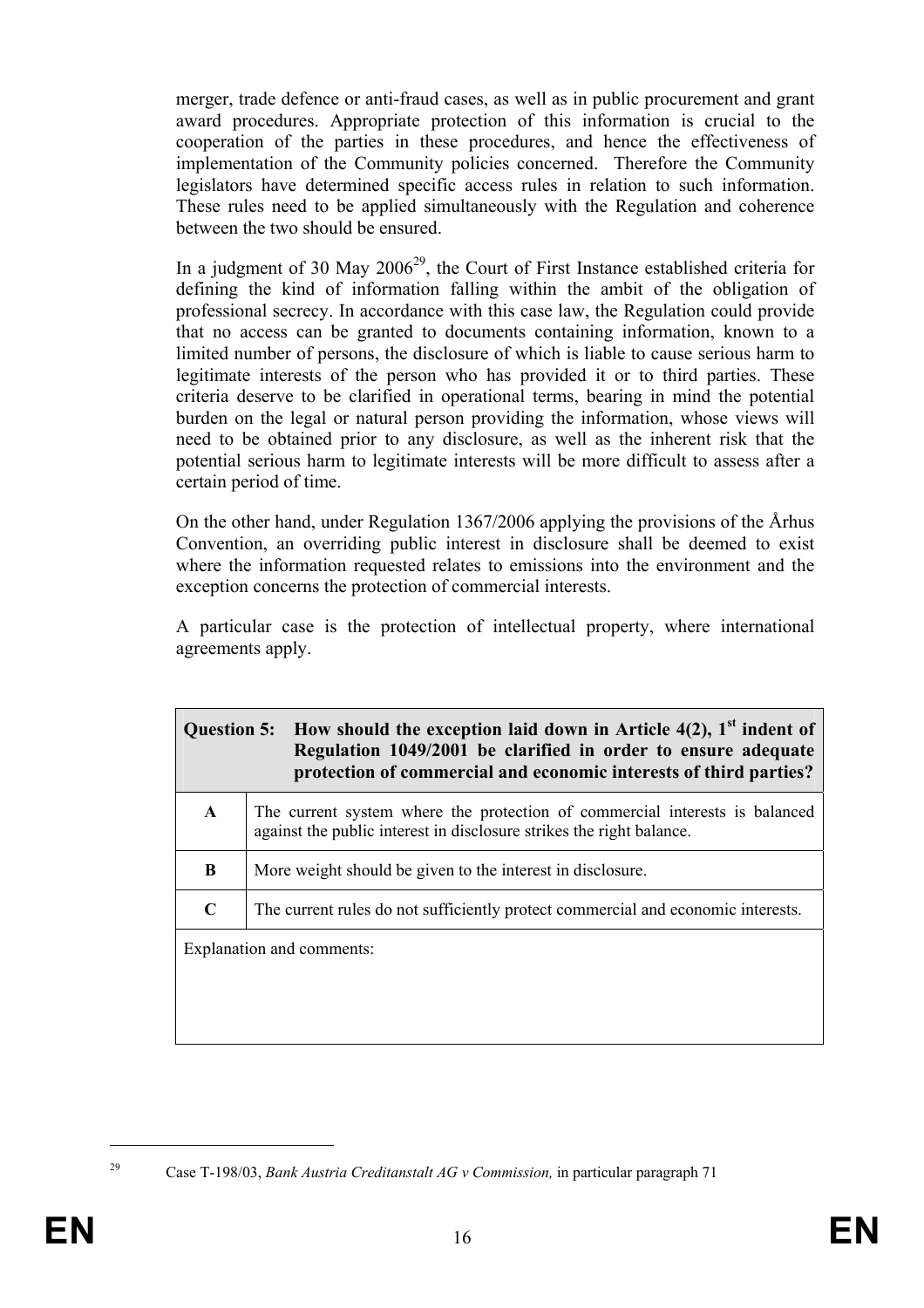### **7.3. Public access and good administration**

Experience has shown that the handling of requests can be burdensome. The purpose of Regulation 1049/2001 being to disclose information in the public interest, the institutions have to balance the interest in disclosure against the workload entailed by the handling of a request. A situation where important resources are devoted to a limited number of voluminous, complex or otherwise burdensome requests would not be in the public interest. Therefore, it might be useful to define criteria with regard to the proportionality of access requests. In order to reconcile transparency with the principle of good administration, the following parameters could be taken into account:

- the volume of the requested documentation
- the definition of documents held by the institutions
- the effect of time frames on the relevance of exceptions.

### *7.3.1. Excessive requests*

Unlike many national regimes governing access to documents or information, Regulation 1049/2001 has no provisions regarding excessive or improper requests. In practice, a concrete examination of the documents of an entire file for the purpose of public access proves excessively burdensome when compared to the usefulness of the documents or parts of them that can be disclosed.

When handling a particularly voluminous or complex request, the institutions may only extend the time limit for a reply by 15 working days or may confer informally with the applicant in order to find a fair solution<sup>30</sup>. The latter provision could be clarified in order to enable the institutions to ask applicants either to specify or narrow down their request or to accept a realistic time frame for handling it.

Furthermore, requests which are clearly intended to block a service in its normal operations could be considered as improper and be rejected on that basis. Such considerations might be particularly pertinent as concerns the effectiveness of the exercise of the Commission's enforcement powers.

<sup>30</sup> Article 6(3) of the Regulation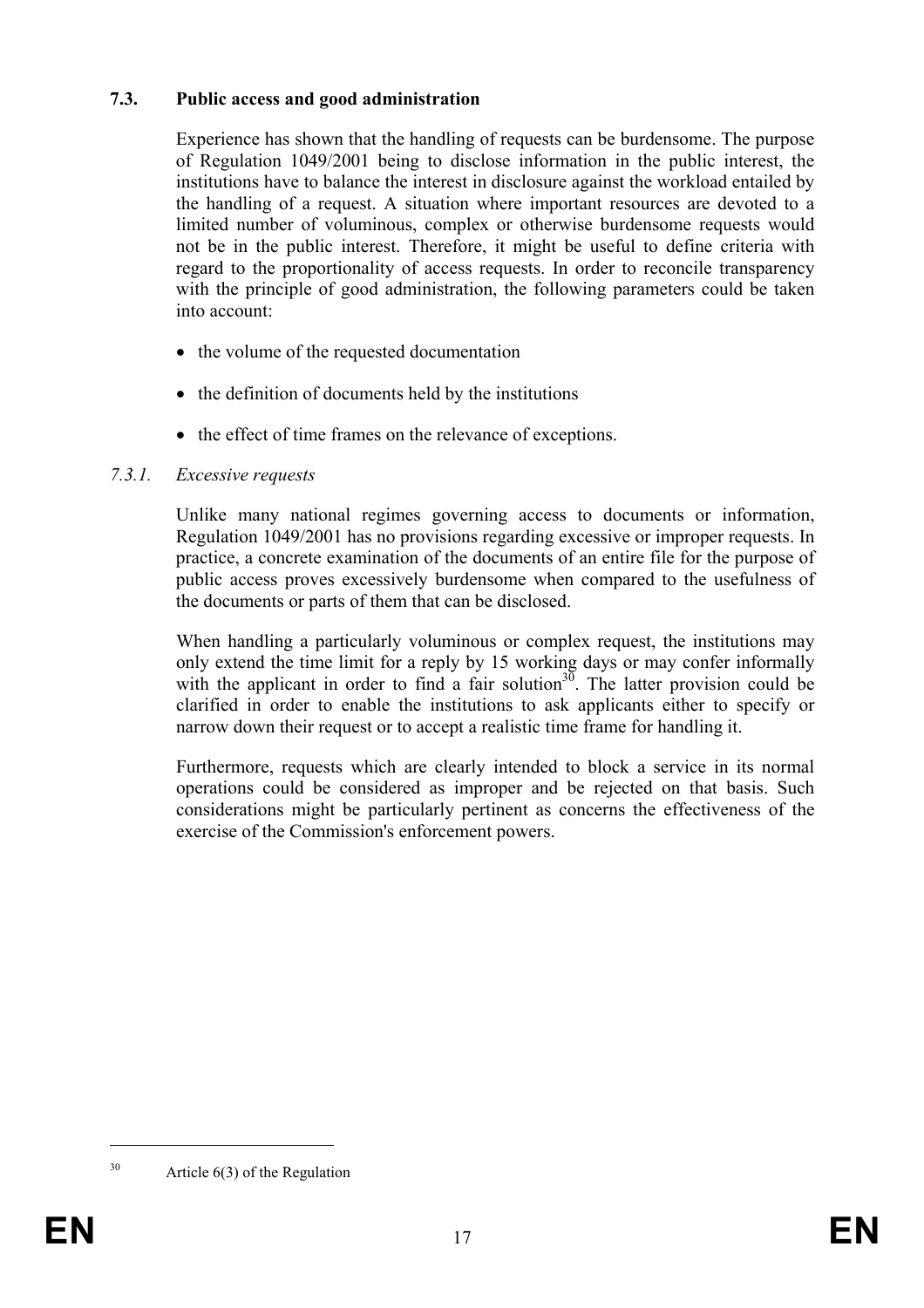|                           | Question 6: In the light of experiences made so far, is there a case for specific<br>provisions for handling requests, which are clearly excessive or<br>improper, in particular with regard to time frames? |            |  |  |  |
|---------------------------|--------------------------------------------------------------------------------------------------------------------------------------------------------------------------------------------------------------|------------|--|--|--|
| YES                       | NO                                                                                                                                                                                                           | No opinion |  |  |  |
| Explanation and comments: |                                                                                                                                                                                                              |            |  |  |  |

*7.3.2. Concept of "document held by the institution"* 

The current definition of a "document held by the institution" results from the combination of the definition of "document" in Article 3(a) of the Regulation and the scope as defined in Article  $2(3)^{31}$ . Merging both definitions could clarify the concept of a "document held by the institution".

Two aspects need to be clarified in particular:

- the relationship between the definition of a "document held by the institution" and the document management rules of that institution, more specifically the rules on registration;
- the status of information held in databases; since an increasing amount of information is held in electronic databases, the Regulation could define how the content of databases fits into the concept of "a document"; databases could be considered as an electronic library; specific and limited sets of information that can be extracted from a database through a normal operating process using the existing search tools would be considered as "documents" within the meaning of the Regulation.

<sup>1</sup> 

<sup>31</sup> Art. 2(3) : *This Regulation shall apply to all documents held by an institution, that is to say, documents drawn up or received by it and in its possession, in all areas of activity of the European Union.*  Art. 3 (a): *'document' shall mean any content whatever its medium (written on paper or stored in electronic form or as a sound, visual or audiovisual recording) concerning a matter relating to the policies, activities and decisions falling within the institution's sphere of responsibility;*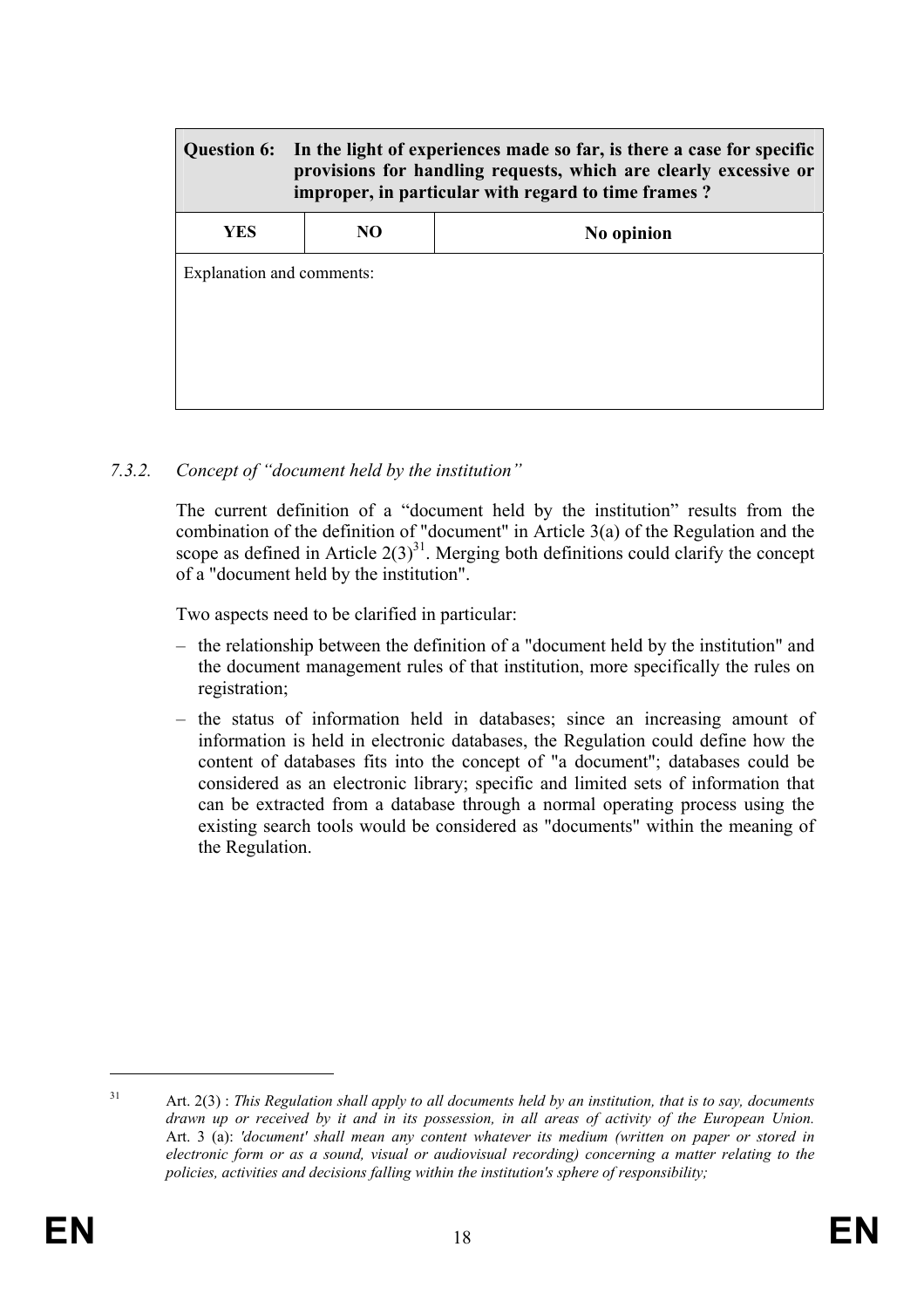| With regard to the content of databases, should the concept of<br>Question 7:<br>"document" cover sets of information that can be extracted using the<br>existing search tools? |     |            |  |  |
|---------------------------------------------------------------------------------------------------------------------------------------------------------------------------------|-----|------------|--|--|
| <b>YES</b>                                                                                                                                                                      | NO. | No opinion |  |  |
| Explanation and comments:                                                                                                                                                       |     |            |  |  |

### *7.3.3. Accessibility of documents and the passing of time*

There is no indication in the Regulation of the effect of passing of time on the application of the exceptions. A clear indication of the effect of passing of time, particularly in relation to certain exceptions (e.g. inspections, investigations and audits, court proceedings, pending decisions on non-legislative areas) would make it possible to reconcile the interests of transparency with those of good administration by avoiding placing an unnecessary burden on the institutions. The Regulation could indicate events:

- before which specific categories of documents are manifestly covered by exceptions, making operational under the Regulation the means to ensure consistency with principles which the Community legislator has set down in specific access rules elsewhere, always subject to the test of overriding public interest under the Regulation;
- after which documents become public.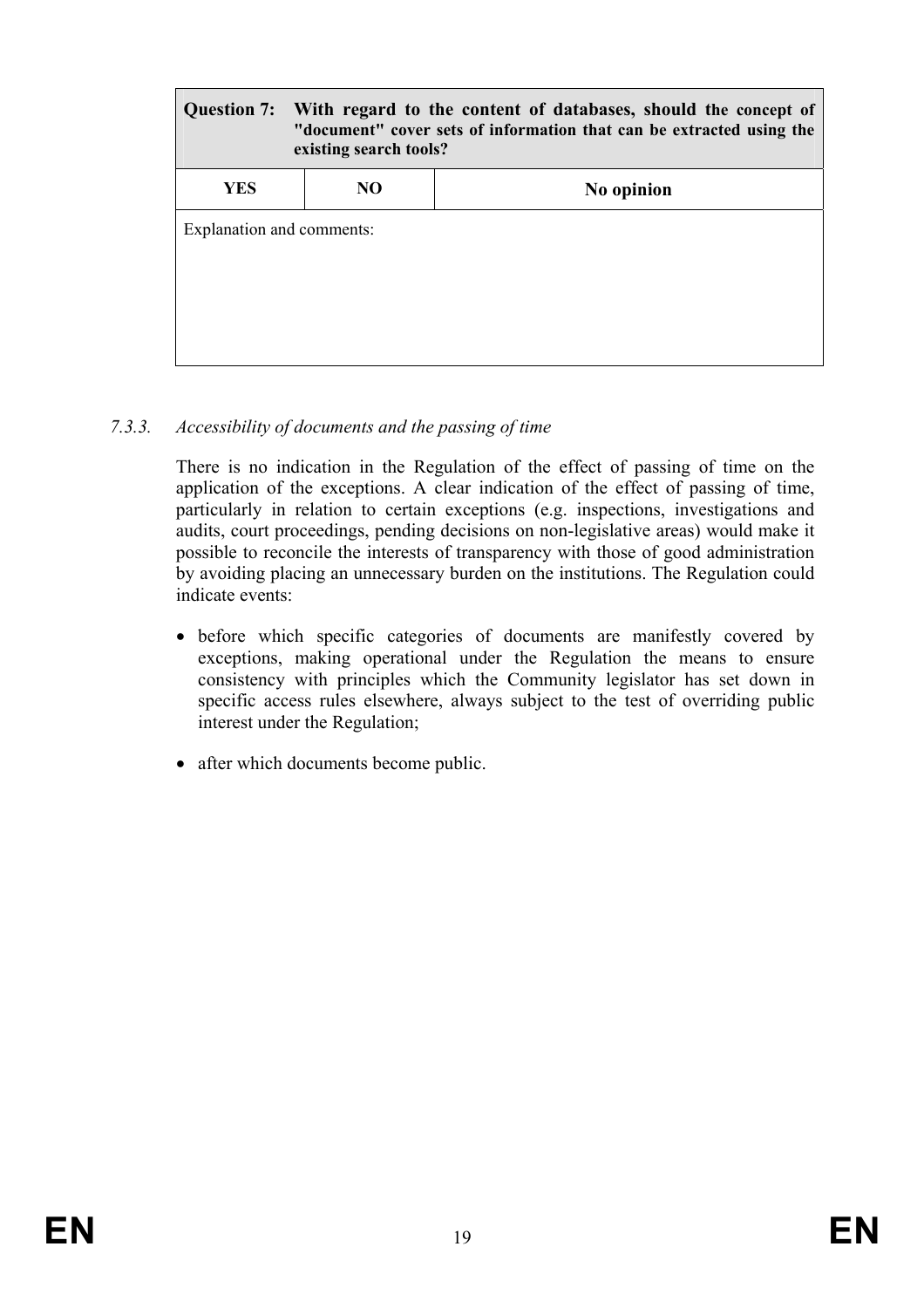| <b>Question 8:</b><br>Should the Regulation indicate events before and after which<br>exceptions would or would not apply? |    |            |  |  |  |
|----------------------------------------------------------------------------------------------------------------------------|----|------------|--|--|--|
| <b>YES</b>                                                                                                                 | NO | No opinion |  |  |  |
| Explanation and comments:                                                                                                  |    |            |  |  |  |

### **8. FINAL COMMENTS**

**Please indicate any other comments you would like to make with regard to the rules on public access to documents held by the European Parliament, the Council and the Commission**